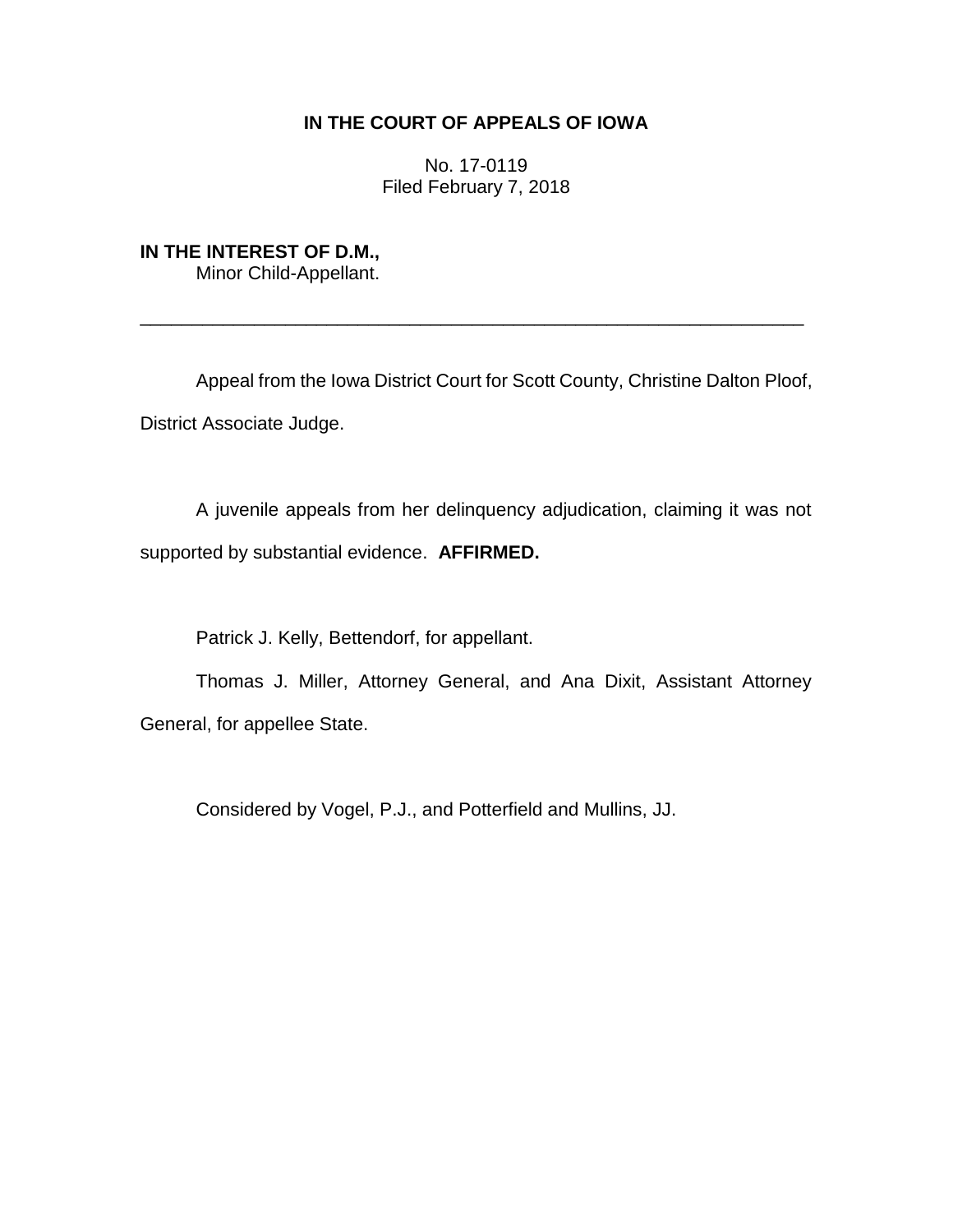## **POTTERFIELD, Judge.**

The juvenile, D.M., appeals her adjudication as a delinquent, which was based on the court's findings she committed the delinquent acts of robbery in the first degree and willful injury resulting in bodily injury. She maintains there was insufficient evidence to support the court's findings, arguing there was no evidence she "intended to steal the property of [the victim] or . . . had the intent to assault or harm [the victim] in any way."

Delinquency proceedings are special proceedings that serve as an alternative to the criminal prosecution of a child, and we review them de novo. *In re A.K.*, 825 N.W.2d 46, 49 (Iowa 2013). "We presume the child is innocent of the charges, and the State has the burden of proving beyond a reasonable doubt that the juvenile committed the delinquent acts." *Id.*

*Willful Injury Resulting in Bodily Injury*. Pursuant to Iowa Code section 232.2(12)(a) (2016), a delinquent act is "[t]he violation of any state law or local ordinance which would constitute a public offense if committed by an adult." Section 708.4(2) makes it illegal to do "an act which is not justified and which is intended to cause serious injury to another . . . if the person causes bodily injury to another."

Here, D.M. maintains there was no evidence presented at trial that she physically participated in the "jumping" of the victim. She is correct, but this argument ignores the court's reliance on the principle of aiding and abetting in making its determination D.M. had committed the delinquent act.

The evidence presented at trial establishes that D.M., two codefendants, and the victim were spending the evening hanging out together in front of a local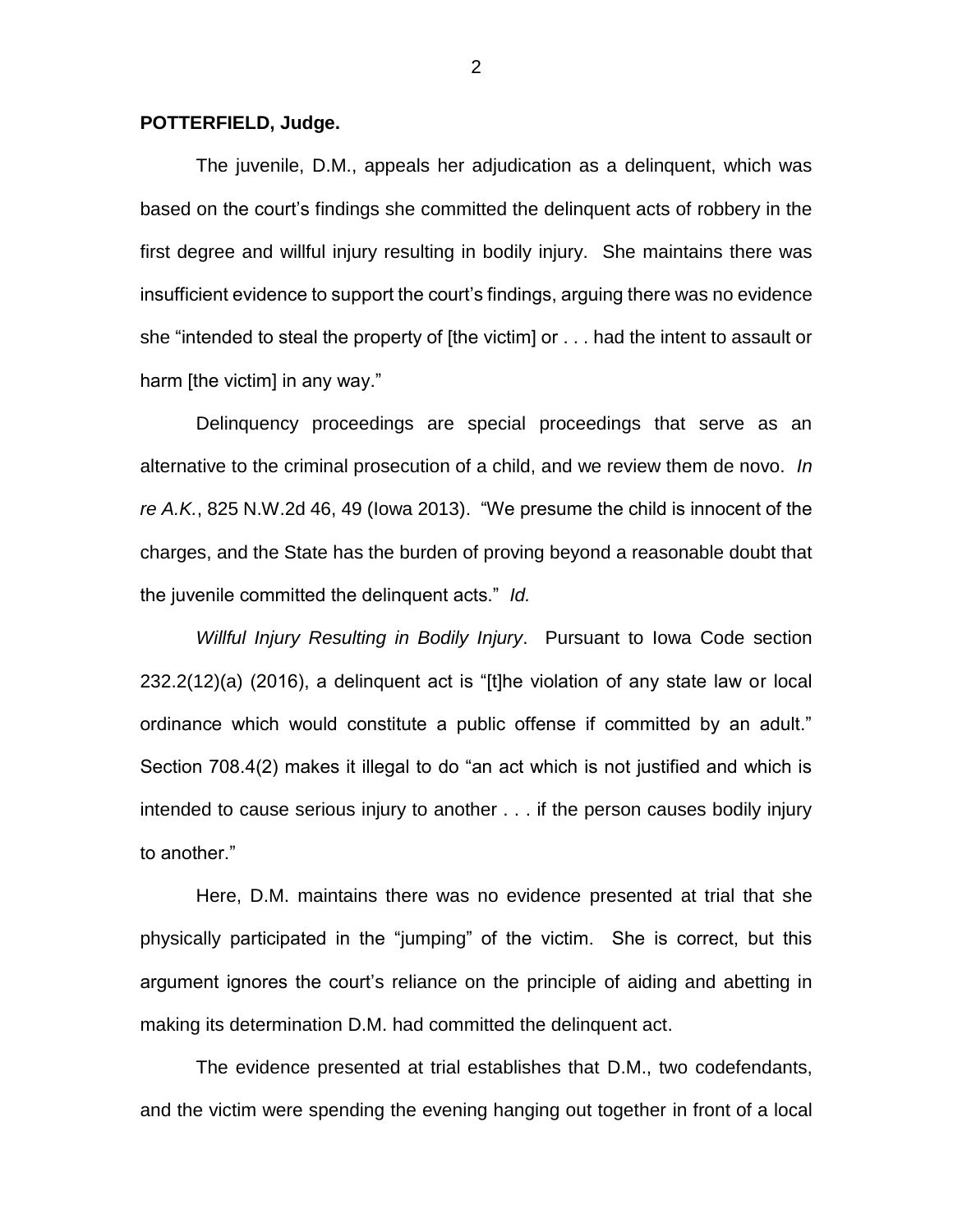YMCA, when the two codefendants acted together in repeatedly hitting the victim "everywhere"—including her head—until she fell to the ground. One of the codefendants then proceeded to stomp on the victim's head approximately four times. As the district court stated, "Stomping on a person's head while they are on the ground shows an intent to cause serious injury." *See State v. Taylor*, 689 N.W.2d 116, 132 (Iowa 2004) (considering "the principle that an actor will ordinarily be viewed as intended the natural and probable consequences that usually follow from his or her voluntary act"); *see also* Iowa Code § 702.18 (defining serious injury, in part, as a bodily injury "creat[ing] a substantial risk of death," "caus[ing] serious permanent disfigurement," of suffering "skull fractures"). Additionally, it is undisputed the victim sustained bodily injury. *See State v. Gordon*, 560 N.W.2d 4, 6 (Iowa 1997) (noting the court had adopted the Model Penal Code's definition of "bodily injury," which was "physical pain, illness, or any impairment of physical condition" (citation omitted)).

The victim testified that before the attack, she noticed D.M. and the two codefendants whispering and looking at her, causing her to feel uncomfortable and leading her to make a phone call to her mother asking to be picked up. Within a few minutes—before the victim's mother arrived—the first codefendant charged at the victim and hit her. This, combined with D.M.'s response to the assault—taking the victim's purse and running away while the victim was unable to stop or chase her—convinces us that D.M. "assented to or lent continence and approval to the" assault "by some manner encouraging it prior to or at the time of its commission." *State v. Spates*, 779 N.W.2d 770, 780 (Iowa 2010) (citation omitted).

3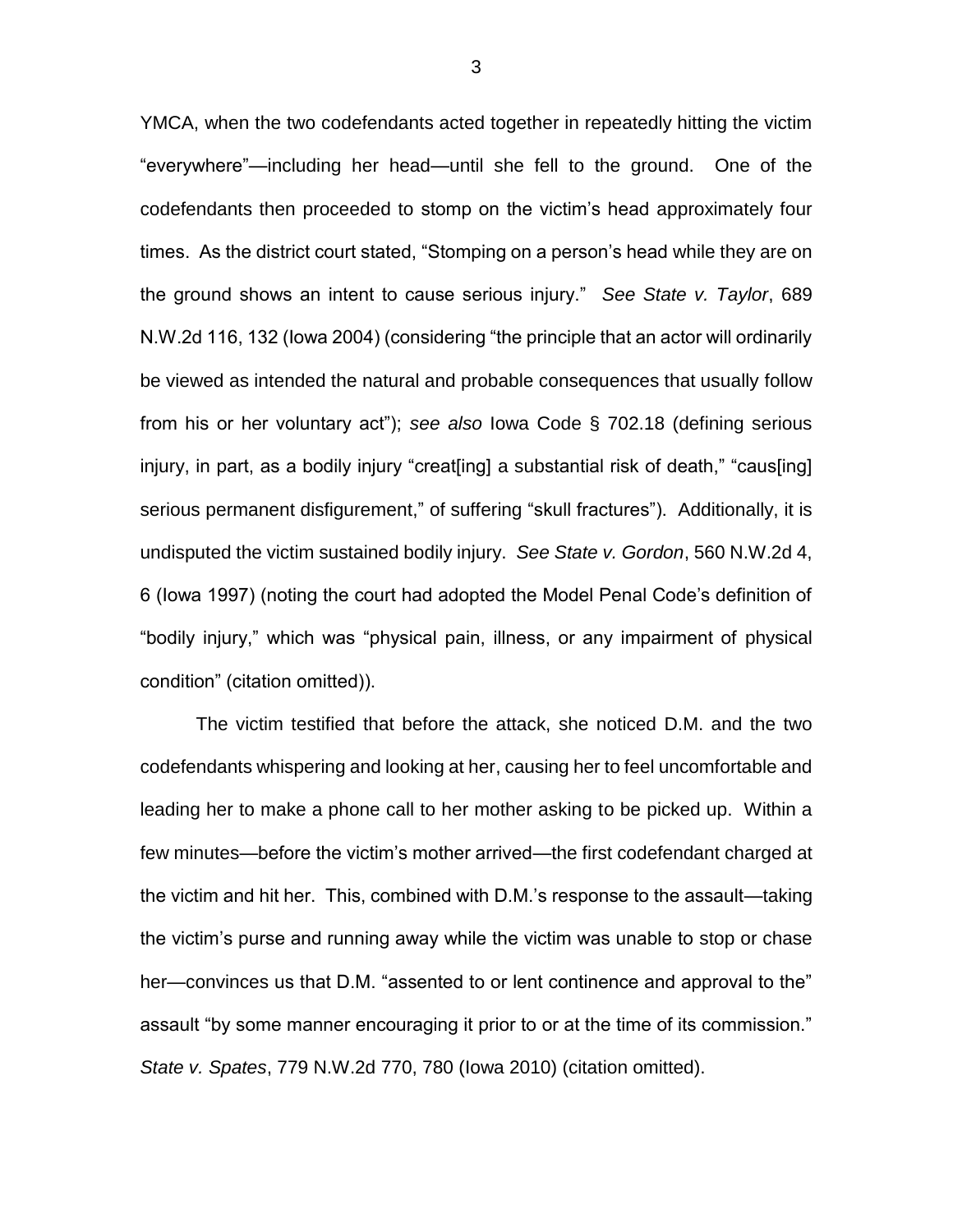There is sufficient evidence to support the juvenile court's finding that D.M. committed the delinquent act of aiding and abetting willful injury causing bodily injury.

*Robbery in the First Degree.* As relevant here, pursuant to section 711.2, "A person commits robbery in the first degree when, while perpetrating a robbery, the person purposely inflicts or attempts to inflict serious injury."

D.M. challenges the sufficiency of the court's ruling by relying on her own version of what took place. She relies on her testimony that she took the victim's purse only after the victim gave it to her and told her to run with it. But as the district court noted, D.M.'s testimony is not credible for several reasons. First, her statements about what took place were inconsistent with themselves—testifying that the victim dropped her purse before starting the fight, that the victim threw the purse to her after she hit one of the codefendants, and that the victim gave her the purse and asked her to hold it. Her testimony was also inconsistent with that provided by the worker from the YMCA. He testified that after the victim came in and told him she got jumped, he accompanied her outside and asked the three codefendants and the boy they were with if they knew what had just occurred or where the victim's purse was located; they responded they did not know what he was talking about and stated "nothing happened." On the other hand, D.M. testified that when the victim came out with the man who worked at the YMCA, the boy told the victim that her purse was in the bush. In her testimony, D.M. also denied removing the victim's phone from her purse, but this testimony is contradicted by the fact that the officers recovered the phone in the grass near